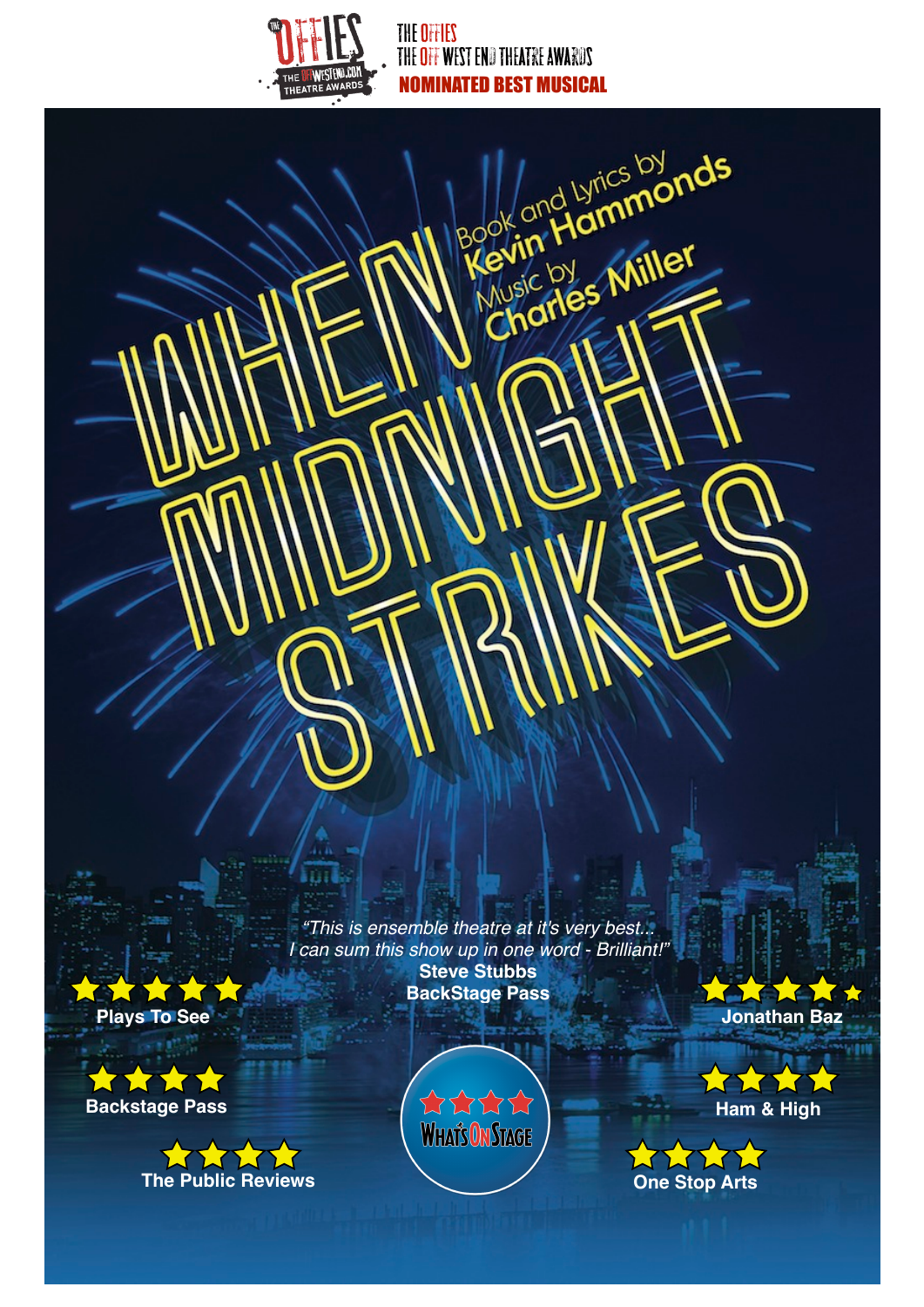# **When Midnight Strikes Synopsis**

New York, New Year's Eve 1999 - the dawn of a new millennium - and Jennifer West's intimate dinner party for close friends and family begins to fall apart upon the discovery that her husband has been having an affair. To make matters worse, she realizes that the unknown mistress is one of eleven party guests. As the hosts confront their unraveling marriage, new resolutions, past mistakes, and an uncertain future merge into an explosive and life-altering evening.

Kevin Hammonds' book is in turn hilarious and moving, the plot keeping the audience on tenterhooks until the finale. With a score by Charles Miller packed with original showstopping songs,When Midnight Strikes gives a remarkably accurate sense of the brittle gaiety of a New Year party, with all the tensions so often seething beneath the surface.

*What the Critics said about When Midnight Strikes:*

Critic's Choice – Time Out Critic's Choice – Sunday Express \*\*\*\*\* Plays To See \*\*\*\*\* Jonathan Baz \*\*\*\* Time Out \*\*\*\* Evening Standard \*\*\*\* What's On Stage \*\*\*\* The Public Reviews  $***$  LBC \*\*\*\* MusicOMH \*\*\*\* Ham & High \*\*\*\* Backstage Pass Best Musical Nomination The Offies for 2014

*"In the parched environment of original indigenous new musicals in London, WHEN MIDNIGHT STRIKES offers a genuine wake-up call for the homegrown musical, proving that its still possible to be musically adventurous and offer audiences things that they are not, for once, already familiar with. Literate, witty songs that inform and illuminate character attached to a book that creates believable situations and conflict"*

*"a welcome brand-new staging of WHEN MIDNIGHT STRIKES... A very strong ensemble cast of 12 strike musical theatre gold with... I wish more theatres did new & recent shows."*

### **Mark Shenton Theatre Critic for Sunday Express**

*"When Midnight Strikes offers a musical treat, albeit one for those who appreciate acerbic songs with a twist of Sondheim and an ability to smash through the thin ice of social nicety. Yet one of the many strengths of this sophisticated new show from the increasingly impressive pairing of Charles Miller and Kevin Hammonds is that the whole thing wouldn't collapse even if the songs were removed, so well drawn are the characters… An enterprising producer would do well to take a closer look."* 

**Fiona Mountford, Evening Standard**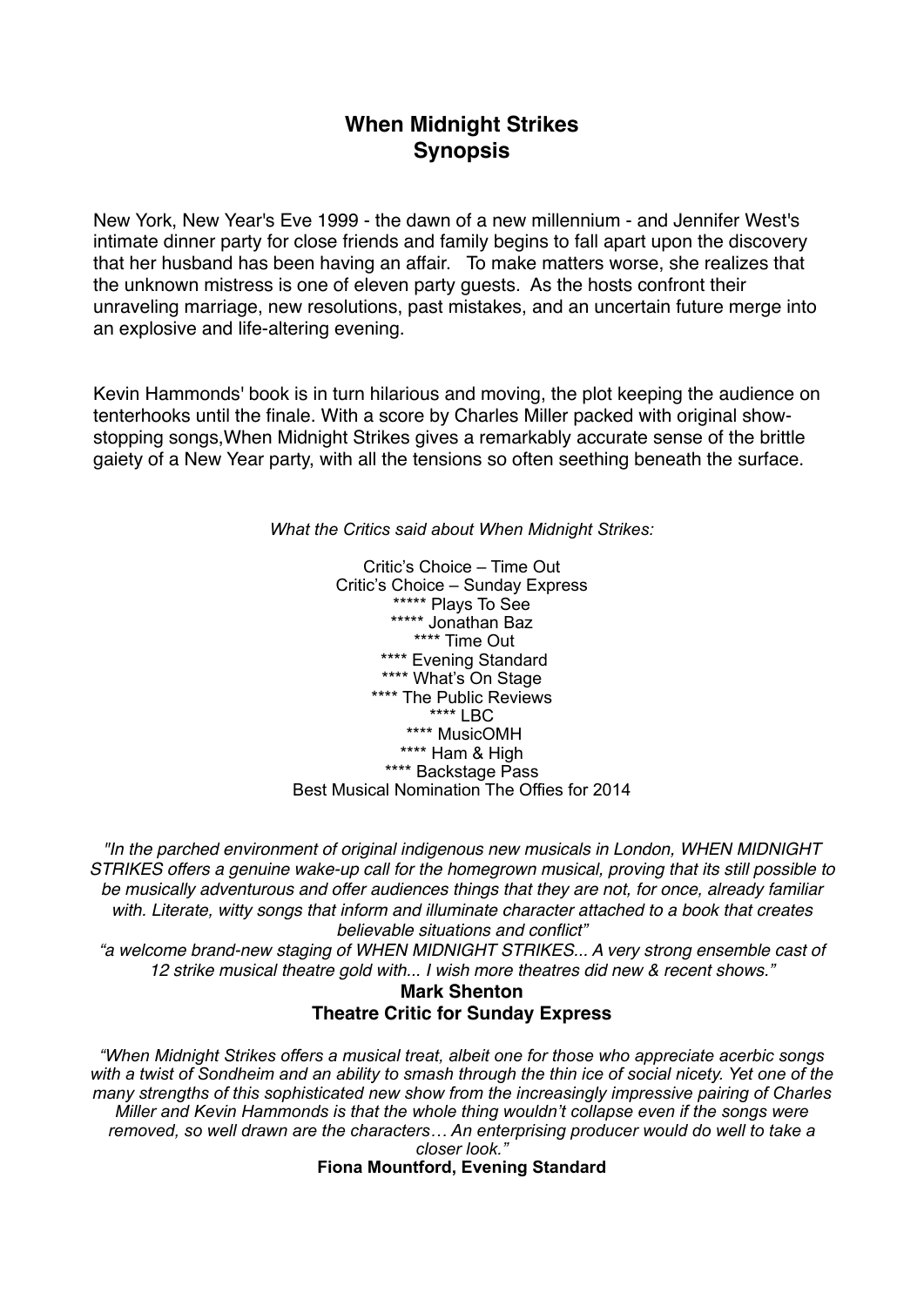*"When Midnight Strikes is a well-executed new musical which manages to maintain tension and suspense."*

### *"...an intriguing musical with a clever whodunnit structure."* **Rebecca Gordon, Musical Theatre Review**

*"This is ensemble theatre at it's very best... I can sum this show up in one word - Brilliant!"*

*"Don't wait for midnight to strike to get a ticket as they will sell out quick, go and see without delay! Fingers crossed it transfers to the West End as soon as possible..."*

*"...the interval conversations in the bar are rife with guesses of who it could be, which just goes to show the power and thought-provoking piece this is."*

*"When Midnight Strikes is a very welcome addition to the London theatre scene, and I am delighted it is here, because it means new writing gets to be performed by a cast and creative team who are there to entice and excite, and audiences are in for treat."*

### *"a beautifully thought out piece of work"* **Steve Stubbs BackStage Pass**

*"At a time when the future of the new British musical is bemoaned, it is a wonder that this score isn't better known. Miller marries a pop sensibility to the rigours of a book musical and has produced something that flows with a vibrancy and urgency through Hammonds' story, hooking us in with swirling balladry, perky comedic numbers, and a genuine sense of the storytelling power of this form."* 

## **Ian Foster, The Public Reviews**

*"...a stellar performance... a sexy whodunit"* **TikiChris**

*"Kevin Hammonds' Book is witty and engaging and at times quite moving, while his delicately constructed lyrics are perfectly adorned by Charles Miller's highly melodic score. The songs not only work perfectly within the piece, advancing the plot and developing character but also stand out in their own right, leaving the listener wanting to hear them again… A genuinely classy, fresh, articulate musical with a score that leaves you wanting more."* 

## **BroadwayWorld.com**

### *"hilarious and wonderfully executed"*  **Isabelle Coy-Dibley, PlaysToSee.com**

*"In When Midnight Strikes London-based Charles Miller and New York-based Kevin Hammonds have borrowed the baton from the likes of Sondheim and created a rare thing a witty and entertaining piece of musical theatre that is also a treat for the brain. It's enough to restore one's faith in the genre!"*